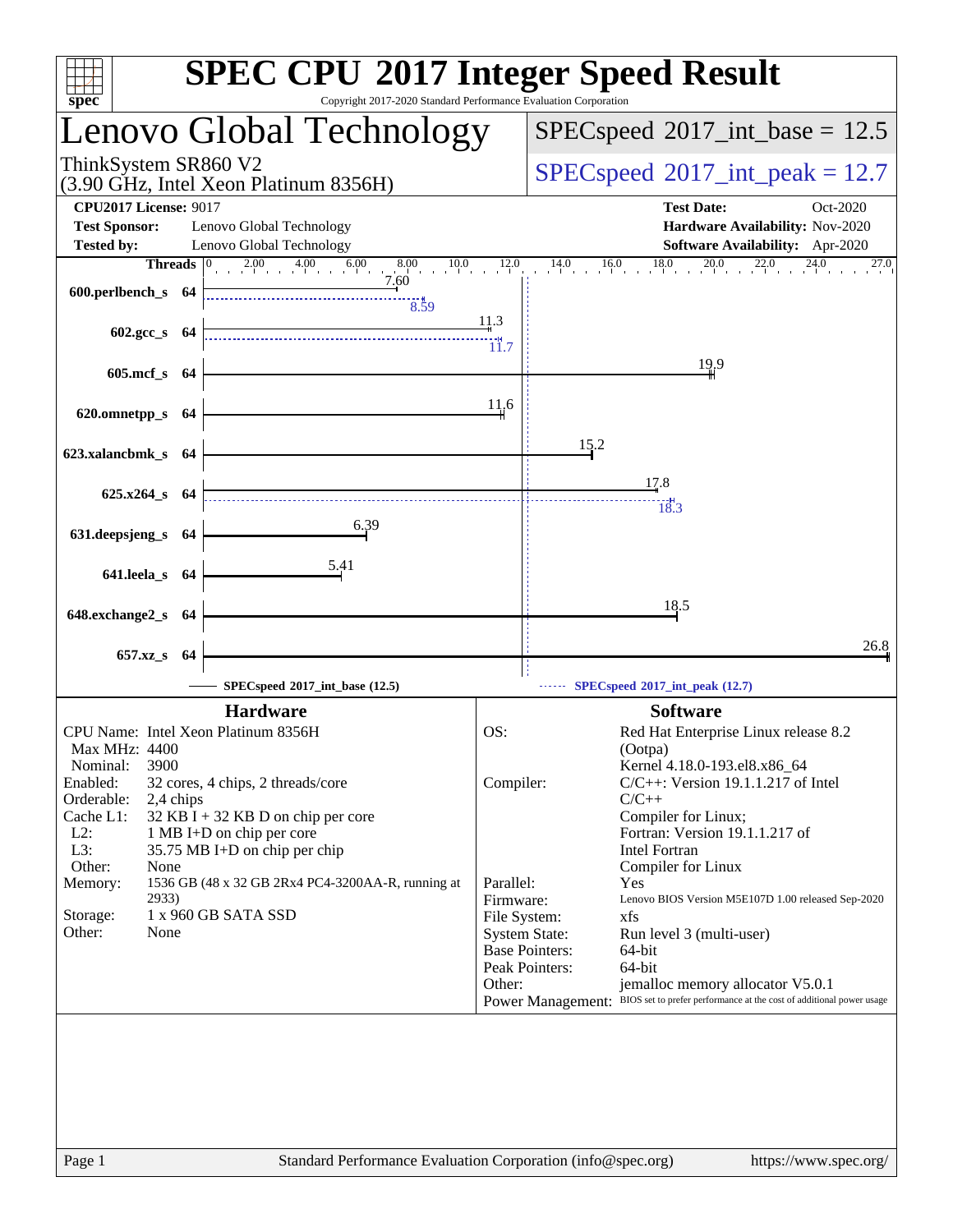

## Lenovo Global Technology

## (3.90 GHz, Intel Xeon Platinum 8356H)

 $SPECspeed^{\circledcirc}2017\_int\_base = 12.5$  $SPECspeed^{\circledcirc}2017\_int\_base = 12.5$ 

ThinkSystem SR860 V2  $\begin{array}{|l|l|}\n\hline\n\text{SPEC speed} \textdegree 2017\_int\_peak = 12.7\n\end{array}$ 

**[Test Sponsor:](http://www.spec.org/auto/cpu2017/Docs/result-fields.html#TestSponsor)** Lenovo Global Technology **[Hardware Availability:](http://www.spec.org/auto/cpu2017/Docs/result-fields.html#HardwareAvailability)** Nov-2020

**[CPU2017 License:](http://www.spec.org/auto/cpu2017/Docs/result-fields.html#CPU2017License)** 9017 **[Test Date:](http://www.spec.org/auto/cpu2017/Docs/result-fields.html#TestDate)** Oct-2020 **[Tested by:](http://www.spec.org/auto/cpu2017/Docs/result-fields.html#Testedby)** Lenovo Global Technology **[Software Availability:](http://www.spec.org/auto/cpu2017/Docs/result-fields.html#SoftwareAvailability)** Apr-2020

#### **[Results Table](http://www.spec.org/auto/cpu2017/Docs/result-fields.html#ResultsTable)**

|                                            | <b>Base</b>    |                |       |                |       | <b>Peak</b>    |              |                |                |              |                |              |                |              |
|--------------------------------------------|----------------|----------------|-------|----------------|-------|----------------|--------------|----------------|----------------|--------------|----------------|--------------|----------------|--------------|
| <b>Benchmark</b>                           | <b>Threads</b> | <b>Seconds</b> | Ratio | <b>Seconds</b> | Ratio | <b>Seconds</b> | <b>Ratio</b> | <b>Threads</b> | <b>Seconds</b> | <b>Ratio</b> | <b>Seconds</b> | <b>Ratio</b> | <b>Seconds</b> | <b>Ratio</b> |
| $600.$ perlbench s                         | 64             | 234            | 7.60  | 235            | 7.57  | 234            | 7.60         | 64             | 205            | 8.64         | 207            | 8.57         | <b>207</b>     | 8.59         |
| $602.\text{gcc}\_\text{s}$                 | 64             | 353            | 11.3  | 353            | 11.3  | 357            | 11.2         | 64             | 341            | 11.7         | 341            | 11.7         | 345            | 11.5         |
| $605$ .mcf s                               | 64             | 238            | 19.8  | 237            | 19.9  | 236            | 20.0         | 64             | 238            | 19.8         | 237            | <u>19.9</u>  | 236            | 20.0         |
| 620.omnetpp_s                              | 64             | 140            | 11.6  | 140            | 11.6  | 138            | 11.8         | 64             | 140            | 11.6         | 140            | <b>11.6</b>  | 138            | 11.8         |
| 623.xalancbmk s                            | 64             | 93.3           | 15.2  | 93.1           | 15.2  | 92.9           | 15.3         | 64             | 93.3           | 15.2         | 93.1           | 15.2         | 92.9           | 15.3         |
| 625.x264 s                                 | 64             | 99.1           | 17.8  | 99.5           | 17.7  | 99.2           | 17.8         | 64             | 96.5           | 18.3         | 95.8           | 18.4         | 96.4           | 18.3         |
| 631.deepsjeng_s                            | 64             | 224            | 6.39  | 225            | 6.38  | 224            | 6.39         | 64             | 224            | 6.39         | 225            | 6.38         | 224            | 6.39         |
| 641.leela s                                | 64             | 315            | 5.41  | 315            | 5.41  | 315            | 5.41         | 64             | 315            | 5.41         | 315            | 5.41         | 315            | 5.41         |
| 648.exchange2 s                            | 64             | 158            | 18.6  | 159            | 18.5  | <u>159</u>     | 18.5         | 64             | 158            | 18.6         | 159            | 18.5         | <u>159</u>     | 18.5         |
| $657.xz$ s                                 | 64             | 230            | 26.9  | 231            | 26.8  | 231            | 26.8         | 64             | 230            | 26.9         | 231            | 26.8         | 231            | 26.8         |
| $SPECspeed^{\circ}2017$ int base =<br>12.5 |                |                |       |                |       |                |              |                |                |              |                |              |                |              |

**[SPECspeed](http://www.spec.org/auto/cpu2017/Docs/result-fields.html#SPECspeed2017intpeak)[2017\\_int\\_peak =](http://www.spec.org/auto/cpu2017/Docs/result-fields.html#SPECspeed2017intpeak) 12.7**

Results appear in the [order in which they were run.](http://www.spec.org/auto/cpu2017/Docs/result-fields.html#RunOrder) Bold underlined text [indicates a median measurement](http://www.spec.org/auto/cpu2017/Docs/result-fields.html#Median).

#### **[Compiler Notes](http://www.spec.org/auto/cpu2017/Docs/result-fields.html#CompilerNotes)**

The inconsistent Compiler version information under Compiler Version section is due to a discrepancy in Intel Compiler. The correct version of C/C++ compiler is: Version 19.1.1.217 Build 20200306 Compiler for Linux The correct version of Fortran compiler is: Version 19.1.1.217 Build 20200306 Compiler for Linux

### **[Operating System Notes](http://www.spec.org/auto/cpu2017/Docs/result-fields.html#OperatingSystemNotes)**

Stack size set to unlimited using "ulimit -s unlimited"

#### **[Environment Variables Notes](http://www.spec.org/auto/cpu2017/Docs/result-fields.html#EnvironmentVariablesNotes)**

```
Environment variables set by runcpu before the start of the run:
KMP AFFINITY = "granularity=fine, scatter"
LD_LIBRARY_PATH =
      "/home/cpu2017-1.1.0-ic19.1.1/lib/intel64:/home/cpu2017-1.1.0-ic19.1.1/j
      e5.0.1-64"
MALLOC_CONF = "retain:true"
OMP_STACKSIZE = "192M"
```
#### **[General Notes](http://www.spec.org/auto/cpu2017/Docs/result-fields.html#GeneralNotes)**

 Binaries compiled on a system with 1x Intel Core i9-7980XE CPU + 64GB RAM memory using Redhat Enterprise Linux 8.0 Transparent Huge Pages enabled by default Prior to runcpu invocation Filesystem page cache synced and cleared with:

**(Continued on next page)**

| Page 2 | Standard Performance Evaluation Corporation (info@spec.org) |  | https://www.spec.org/ |
|--------|-------------------------------------------------------------|--|-----------------------|
|--------|-------------------------------------------------------------|--|-----------------------|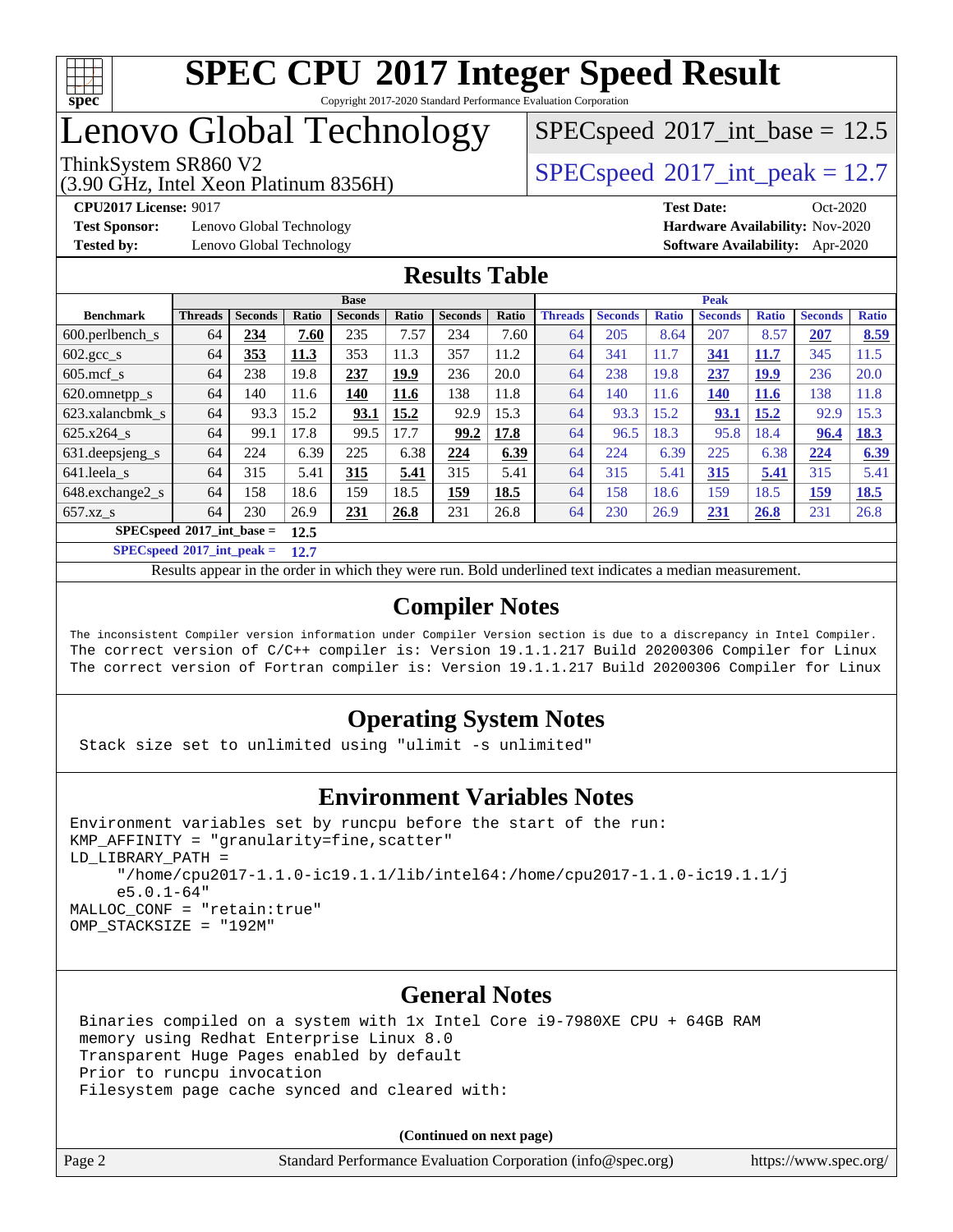

Copyright 2017-2020 Standard Performance Evaluation Corporation

## Lenovo Global Technology

 $SPECspeed^{\circ}2017\_int\_base = 12.5$  $SPECspeed^{\circ}2017\_int\_base = 12.5$ 

(3.90 GHz, Intel Xeon Platinum 8356H)

ThinkSystem SR860 V2  $\begin{array}{|l|l|}\n\hline\n\text{SPEC speed} \textdegree 2017\_int\_peak = 12.7\n\end{array}$ 

**[Test Sponsor:](http://www.spec.org/auto/cpu2017/Docs/result-fields.html#TestSponsor)** Lenovo Global Technology **[Hardware Availability:](http://www.spec.org/auto/cpu2017/Docs/result-fields.html#HardwareAvailability)** Nov-2020 **[Tested by:](http://www.spec.org/auto/cpu2017/Docs/result-fields.html#Testedby)** Lenovo Global Technology **[Software Availability:](http://www.spec.org/auto/cpu2017/Docs/result-fields.html#SoftwareAvailability)** Apr-2020

**[CPU2017 License:](http://www.spec.org/auto/cpu2017/Docs/result-fields.html#CPU2017License)** 9017 **[Test Date:](http://www.spec.org/auto/cpu2017/Docs/result-fields.html#TestDate)** Oct-2020

#### **[General Notes \(Continued\)](http://www.spec.org/auto/cpu2017/Docs/result-fields.html#GeneralNotes)**

Page 3 Standard Performance Evaluation Corporation [\(info@spec.org\)](mailto:info@spec.org) <https://www.spec.org/> sync; echo 3> /proc/sys/vm/drop\_caches NA: The test sponsor attests, as of date of publication, that CVE-2017-5754 (Meltdown) is mitigated in the system as tested and documented. Yes: The test sponsor attests, as of date of publication, that CVE-2017-5753 (Spectre variant 1) is mitigated in the system as tested and documented. Yes: The test sponsor attests, as of date of publication, that CVE-2017-5715 (Spectre variant 2) is mitigated in the system as tested and documented. jemalloc, a general purpose malloc implementation built with the RedHat Enterprise 7.5, and the system compiler gcc 4.8.5 sources available from jemalloc.net or<https://github.com/jemalloc/jemalloc/releases> **[Platform Notes](http://www.spec.org/auto/cpu2017/Docs/result-fields.html#PlatformNotes)** BIOS configuration: Choose Operating Mode set to Maximum Performance and then set it to Custom Mode MONITOR/MWAIT set to Enabled Sysinfo program /home/cpu2017-1.1.0-ic19.1.1/bin/sysinfo Rev: r6365 of 2019-08-21 295195f888a3d7edb1e6e46a485a0011 running on localhost.localdomain Mon Oct 26 18:23:29 2020 SUT (System Under Test) info as seen by some common utilities. For more information on this section, see <https://www.spec.org/cpu2017/Docs/config.html#sysinfo> From /proc/cpuinfo model name : Intel(R) Xeon(R) Platinum 8356H CPU @ 3.90GHz 4 "physical id"s (chips) 64 "processors" cores, siblings (Caution: counting these is hw and system dependent. The following excerpts from /proc/cpuinfo might not be reliable. Use with caution.) cpu cores : 8 siblings : 16 physical 0: cores 2 6 8 10 12 17 19 28 physical 1: cores 1 2 3 5 6 10 20 29 physical 2: cores 1 2 3 6 13 18 28 29 physical 3: cores 3 6 10 13 17 18 28 29 From lscpu: Architecture: x86\_64 CPU op-mode(s): 32-bit, 64-bit Byte Order: Little Endian  $CPU(s):$  64 On-line CPU(s) list: 0-63 Thread(s) per core: 2 Core(s) per socket: 8 **(Continued on next page)**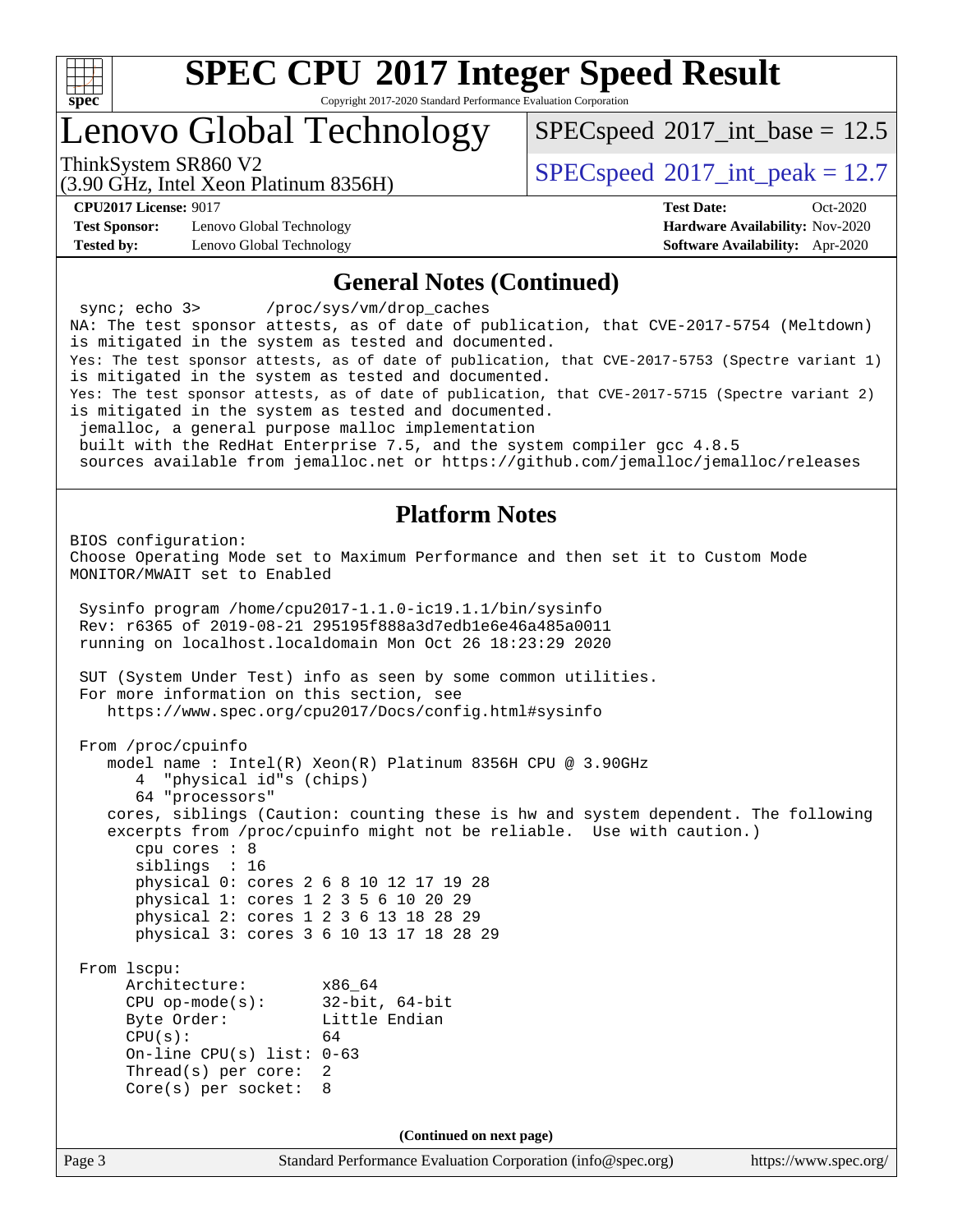

Copyright 2017-2020 Standard Performance Evaluation Corporation

## Lenovo Global Technology

 $SPECspeed^{\circledcirc}2017\_int\_base = 12.5$  $SPECspeed^{\circledcirc}2017\_int\_base = 12.5$ 

ThinkSystem SR860 V2<br>  $\begin{array}{|l|l|}\n\hline\n\text{ShinkSystem} & \text{Stiff} \\
\hline\n\text{SPECspeed} \textcircled{2017\_int\_peak} = 12.7\n\end{array}$  $\begin{array}{|l|l|}\n\hline\n\text{ShinkSystem} & \text{Stiff} \\
\hline\n\text{SPECspeed} \textcircled{2017\_int\_peak} = 12.7\n\end{array}$  $\begin{array}{|l|l|}\n\hline\n\text{ShinkSystem} & \text{Stiff} \\
\hline\n\text{SPECspeed} \textcircled{2017\_int\_peak} = 12.7\n\end{array}$ 

**[CPU2017 License:](http://www.spec.org/auto/cpu2017/Docs/result-fields.html#CPU2017License)** 9017 **[Test Date:](http://www.spec.org/auto/cpu2017/Docs/result-fields.html#TestDate)** Oct-2020

**[Test Sponsor:](http://www.spec.org/auto/cpu2017/Docs/result-fields.html#TestSponsor)** Lenovo Global Technology **[Hardware Availability:](http://www.spec.org/auto/cpu2017/Docs/result-fields.html#HardwareAvailability)** Nov-2020 **[Tested by:](http://www.spec.org/auto/cpu2017/Docs/result-fields.html#Testedby)** Lenovo Global Technology **[Software Availability:](http://www.spec.org/auto/cpu2017/Docs/result-fields.html#SoftwareAvailability)** Apr-2020

(3.90 GHz, Intel Xeon Platinum 8356H)

#### **[Platform Notes \(Continued\)](http://www.spec.org/auto/cpu2017/Docs/result-fields.html#PlatformNotes)**

| Socket(s):                       | 4                                                                                    |
|----------------------------------|--------------------------------------------------------------------------------------|
| NUMA node(s):                    | $\overline{4}$                                                                       |
| Vendor ID:                       | GenuineIntel                                                                         |
| CPU family:                      | 6                                                                                    |
| Model:                           | 85                                                                                   |
| Model name:                      | $Intel(R)$ Xeon(R) Platinum 8356H CPU @ 3.90GHz                                      |
| Stepping:                        | 11                                                                                   |
| CPU MHz:                         | 3231.924                                                                             |
| $CPU$ max $MHz$ :                | 4400.0000                                                                            |
| CPU min MHz:                     | 1200.0000                                                                            |
| BogoMIPS:                        | 7800.00                                                                              |
| Virtualization:                  | $VT - x$                                                                             |
| L1d cache:                       | 32K                                                                                  |
| Lli cache:                       | 32K                                                                                  |
| $L2$ cache:                      | 1024K                                                                                |
| $L3$ cache:                      | 36608K                                                                               |
| NUMA node0 $CPU(s): 0-7, 32-39$  |                                                                                      |
| NUMA nodel $CPU(s): 8-15, 40-47$ |                                                                                      |
| NUMA node2 CPU(s): 16-23, 48-55  |                                                                                      |
| NUMA $node3$ $CPU(s):$           | 24-31,56-63                                                                          |
| Flags:                           | fpu vme de pse tsc msr pae mce cx8 apic sep mtrr pge mca cmov                        |
|                                  | pat pse36 clflush dts acpi mmx fxsr sse sse2 ss ht tm pbe syscall nx pdpe1gb rdtscp  |
|                                  | lm constant_tsc art arch_perfmon pebs bts rep_good nopl xtopology nonstop_tsc cpuid  |
|                                  | aperfmperf pni pclmulqdq dtes64 monitor ds_cpl vmx smx est tm2 ssse3 sdbg fma cx16   |
|                                  | xtpr pdcm pcid dca sse4_1 sse4_2 x2apic movbe popcnt tsc_deadline_timer aes xsave    |
|                                  | avx f16c rdrand lahf_lm abm 3dnowprefetch cpuid_fault epb cat_13 cdp_13              |
|                                  | invpcid_single intel_ppin ssbd mba ibrs ibpb stibp ibrs_enhanced tpr_shadow vnmi     |
|                                  | flexpriority ept vpid fsgsbase tsc_adjust bmil hle avx2 smep bmi2 erms invpcid rtm   |
|                                  | cqm mpx rdt_a avx512f avx512dq rdseed adx smap clflushopt clwb intel_pt avx512cd     |
|                                  | avx512bw avx512vl xsaveopt xsavec xgetbvl xsaves cqm_llc cqm_occup_llc cqm_mbm_total |
|                                  | cqm_mbm_local avx512_bf16 dtherm ida arat pln pts pku ospke avx512_vnni md_clear     |
| flush_11d arch_capabilities      |                                                                                      |
|                                  |                                                                                      |
| /proc/cpuinfo cache data         |                                                                                      |
| cache size $: 36608$ KB          |                                                                                      |
|                                  |                                                                                      |

 From numactl --hardware WARNING: a numactl 'node' might or might not correspond to a physical chip. available: 4 nodes (0-3) node 0 cpus: 0 1 2 3 4 5 6 7 32 33 34 35 36 37 38 39 node 0 size: 386657 MB node 0 free: 386397 MB node 1 cpus: 8 9 10 11 12 13 14 15 40 41 42 43 44 45 46 47 node 1 size: 387040 MB node 1 free: 386710 MB node 2 cpus: 16 17 18 19 20 21 22 23 48 49 50 51 52 53 54 55 node 2 size: 387068 MB

**(Continued on next page)**

Page 4 Standard Performance Evaluation Corporation [\(info@spec.org\)](mailto:info@spec.org) <https://www.spec.org/>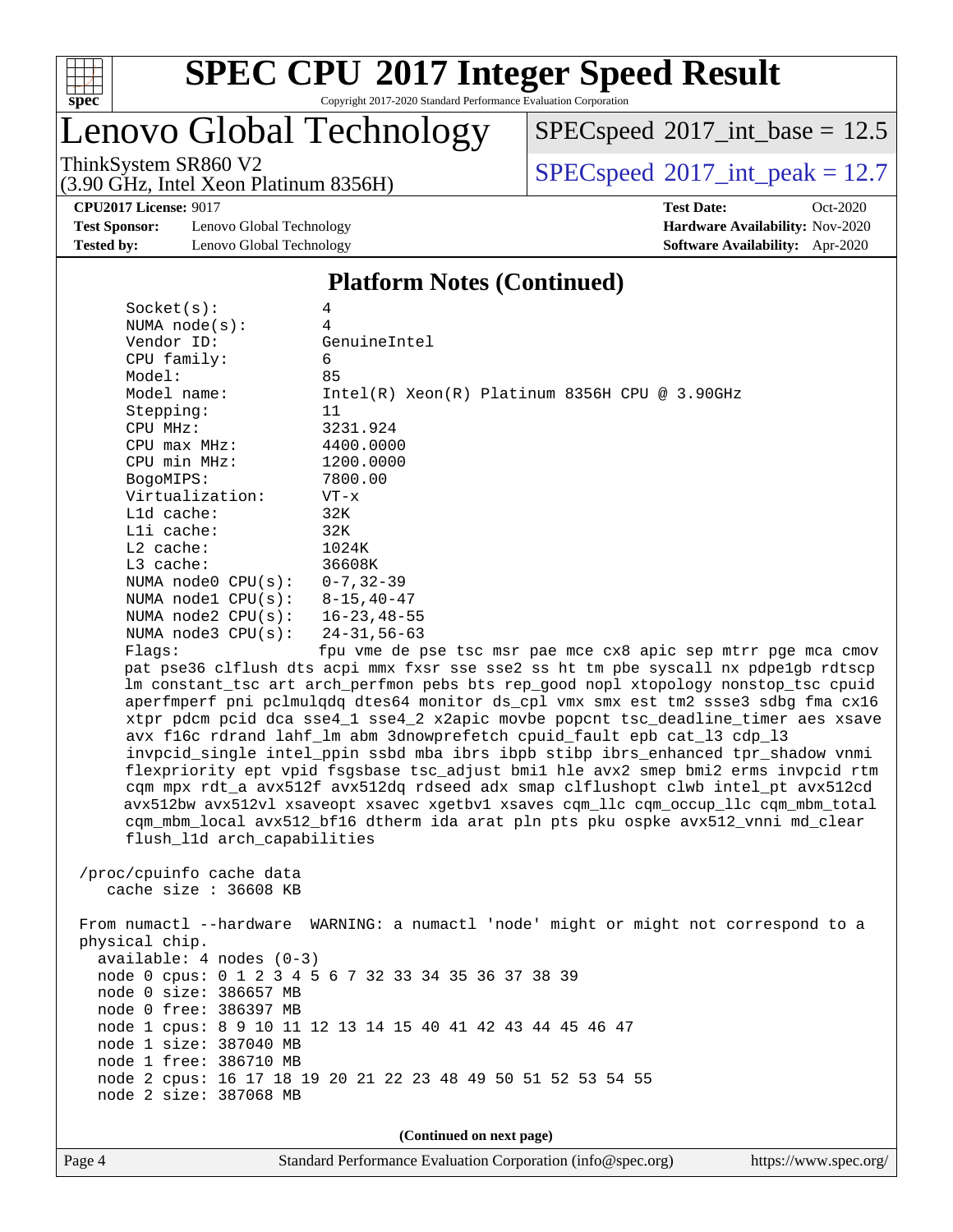

## Lenovo Global Technology

(3.90 GHz, Intel Xeon Platinum 8356H)

 $SPECspeed^{\circ}2017\_int\_base = 12.5$  $SPECspeed^{\circ}2017\_int\_base = 12.5$ 

ThinkSystem SR860 V2  $\begin{array}{|l|l|}\n\hline\n\text{SPEC speed} \textdegree 2017\_int\_peak = 12.7\n\end{array}$ 

**[Test Sponsor:](http://www.spec.org/auto/cpu2017/Docs/result-fields.html#TestSponsor)** Lenovo Global Technology **[Hardware Availability:](http://www.spec.org/auto/cpu2017/Docs/result-fields.html#HardwareAvailability)** Nov-2020 **[Tested by:](http://www.spec.org/auto/cpu2017/Docs/result-fields.html#Testedby)** Lenovo Global Technology **[Software Availability:](http://www.spec.org/auto/cpu2017/Docs/result-fields.html#SoftwareAvailability)** Apr-2020

**[CPU2017 License:](http://www.spec.org/auto/cpu2017/Docs/result-fields.html#CPU2017License)** 9017 **[Test Date:](http://www.spec.org/auto/cpu2017/Docs/result-fields.html#TestDate)** Oct-2020

#### **[Platform Notes \(Continued\)](http://www.spec.org/auto/cpu2017/Docs/result-fields.html#PlatformNotes)**

 node 2 free: 386574 MB node 3 cpus: 24 25 26 27 28 29 30 31 56 57 58 59 60 61 62 63 node 3 size: 387067 MB node 3 free: 386857 MB node distances: node 0 1 2 3 0: 10 20 20 20 1: 20 10 20 20 2: 20 20 10 20 3: 20 20 20 10 From /proc/meminfo MemTotal: 1584981392 kB HugePages\_Total: 0 Hugepagesize: 2048 kB From /etc/\*release\* /etc/\*version\* os-release: NAME="Red Hat Enterprise Linux" VERSION="8.2 (Ootpa)" ID="rhel" ID\_LIKE="fedora" VERSION\_ID="8.2" PLATFORM\_ID="platform:el8" PRETTY\_NAME="Red Hat Enterprise Linux 8.2 (Ootpa)" ANSI\_COLOR="0;31" redhat-release: Red Hat Enterprise Linux release 8.2 (Ootpa) system-release: Red Hat Enterprise Linux release 8.2 (Ootpa) system-release-cpe: cpe:/o:redhat:enterprise\_linux:8.2:ga uname -a: Linux localhost.localdomain 4.18.0-193.el8.x86\_64 #1 SMP Fri Mar 27 14:35:58 UTC 2020 x86\_64 x86\_64 x86\_64 GNU/Linux Kernel self-reported vulnerability status: itlb\_multihit: Not affected CVE-2018-3620 (L1 Terminal Fault): Not affected Microarchitectural Data Sampling: Not affected CVE-2017-5754 (Meltdown): Not affected CVE-2018-3639 (Speculative Store Bypass): Mitigation: Speculative Store Bypass disabled via prctl and seccomp CVE-2017-5753 (Spectre variant 1): Mitigation: usercopy/swapgs barriers and \_\_user pointer sanitization CVE-2017-5715 (Spectre variant 2): Mitigation: Enhanced IBRS, IBPB: conditional, RSB filling tsx\_async\_abort: Not affected **(Continued on next page)**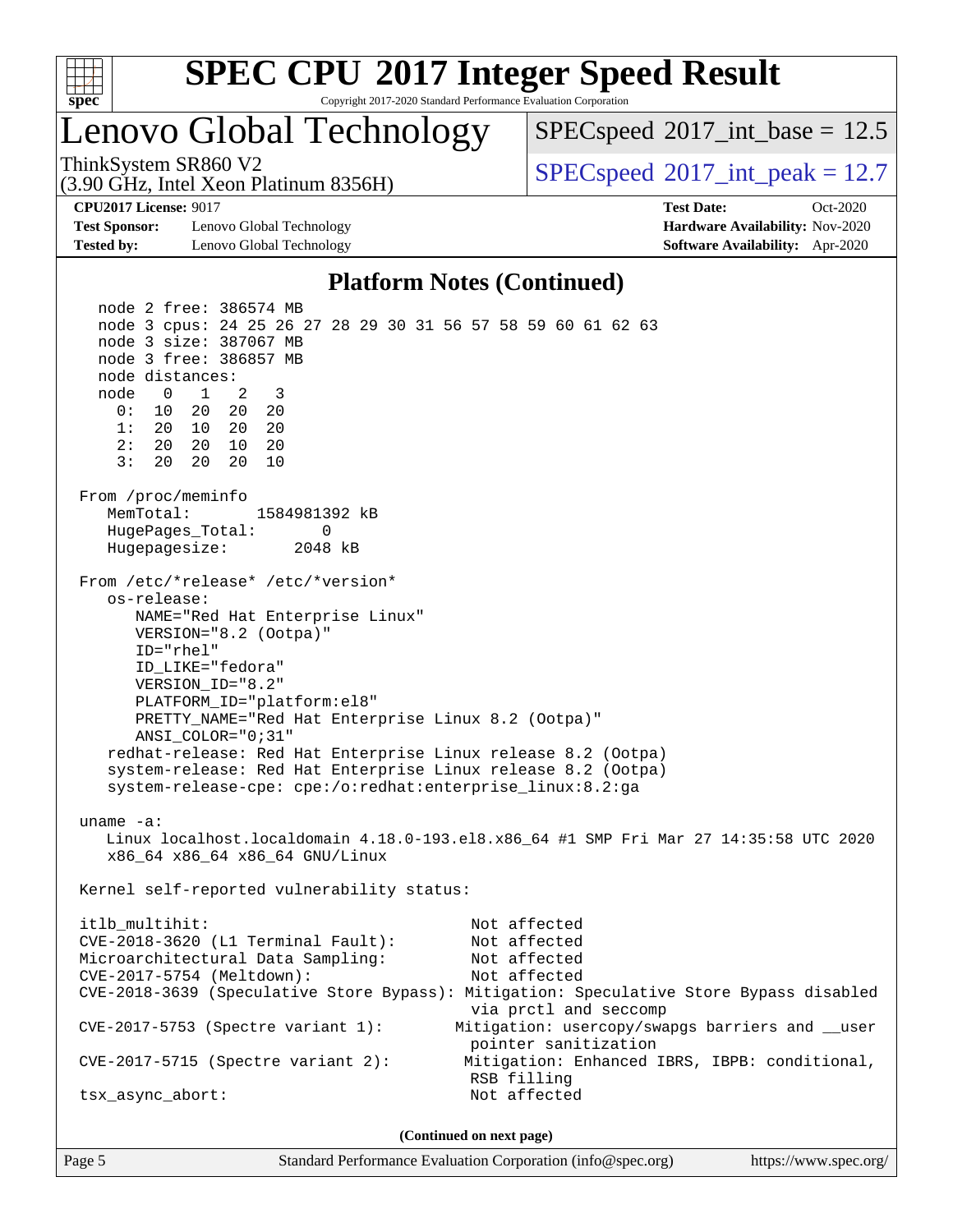

Copyright 2017-2020 Standard Performance Evaluation Corporation

## Lenovo Global Technology

 $SPECspeed^{\circ}2017\_int\_base = 12.5$  $SPECspeed^{\circ}2017\_int\_base = 12.5$ 

(3.90 GHz, Intel Xeon Platinum 8356H)

ThinkSystem SR860 V2  $\begin{array}{|l|l|}\n\hline\n\text{SPEC speed} \textdegree 2017\_int\_peak = 12.7\n\end{array}$ 

**[Test Sponsor:](http://www.spec.org/auto/cpu2017/Docs/result-fields.html#TestSponsor)** Lenovo Global Technology **[Hardware Availability:](http://www.spec.org/auto/cpu2017/Docs/result-fields.html#HardwareAvailability)** Nov-2020 **[Tested by:](http://www.spec.org/auto/cpu2017/Docs/result-fields.html#Testedby)** Lenovo Global Technology **[Software Availability:](http://www.spec.org/auto/cpu2017/Docs/result-fields.html#SoftwareAvailability)** Apr-2020

**[CPU2017 License:](http://www.spec.org/auto/cpu2017/Docs/result-fields.html#CPU2017License)** 9017 **[Test Date:](http://www.spec.org/auto/cpu2017/Docs/result-fields.html#TestDate)** Oct-2020

#### **[Platform Notes \(Continued\)](http://www.spec.org/auto/cpu2017/Docs/result-fields.html#PlatformNotes)**

run-level 3 Oct 26 18:20

 SPEC is set to: /home/cpu2017-1.1.0-ic19.1.1 Filesystem Type Size Used Avail Use% Mounted on /dev/sda2 xfs 838G 40G 798G 5% /home

From /sys/devices/virtual/dmi/id

 BIOS: Lenovo M5E107D-1.00 09/16/2020 Vendor: Lenovo Product: ThinkSystem SR860 V2 Product Family: ThinkSystem Serial: none

 Additional information from dmidecode follows. WARNING: Use caution when you interpret this section. The 'dmidecode' program reads system data which is "intended to allow hardware to be accurately determined", but the intent may not be met, as there are frequent changes to hardware, firmware, and the "DMTF SMBIOS" standard. Memory:

48x Samsung M393A4K40DB3-CWE 32 GB 2 rank 3200

 (End of data from sysinfo program) Memory on this system run at 2933 MHz due to CPU limitation.

#### **[Compiler Version Notes](http://www.spec.org/auto/cpu2017/Docs/result-fields.html#CompilerVersionNotes)**

| $600.$ perlbench $s(base) 602.$ qcc $s(base, peak) 605.$ mcf $s(base, peak)$<br>C<br>$625.x264_s(base, peak)$ 657.xz <sub>_S</sub> (base, peak)                                  |
|----------------------------------------------------------------------------------------------------------------------------------------------------------------------------------|
| Intel(R) C Compiler for applications running on Intel(R) $64$ , Version 2021.1<br>NextGen Build 20200304<br>Copyright (C) 1985-2020 Intel Corporation. All rights reserved.      |
|                                                                                                                                                                                  |
| $\vert$ 600.perlbench s(peak)<br>C                                                                                                                                               |
| Intel(R) C Intel(R) 64 Compiler for applications running on Intel(R) 64,<br>Version 19.1.1.217 Build 20200306<br>Copyright (C) 1985-2020 Intel Corporation. All rights reserved. |
|                                                                                                                                                                                  |
| $600.$ perlbench $s(base) 602.$ qcc $s(base, peak) 605.$ mcf $s(base, peak)$<br>C<br>625.x264_s(base, peak) 657.xz_s(base, peak)                                                 |
| (Continued on next page)                                                                                                                                                         |
|                                                                                                                                                                                  |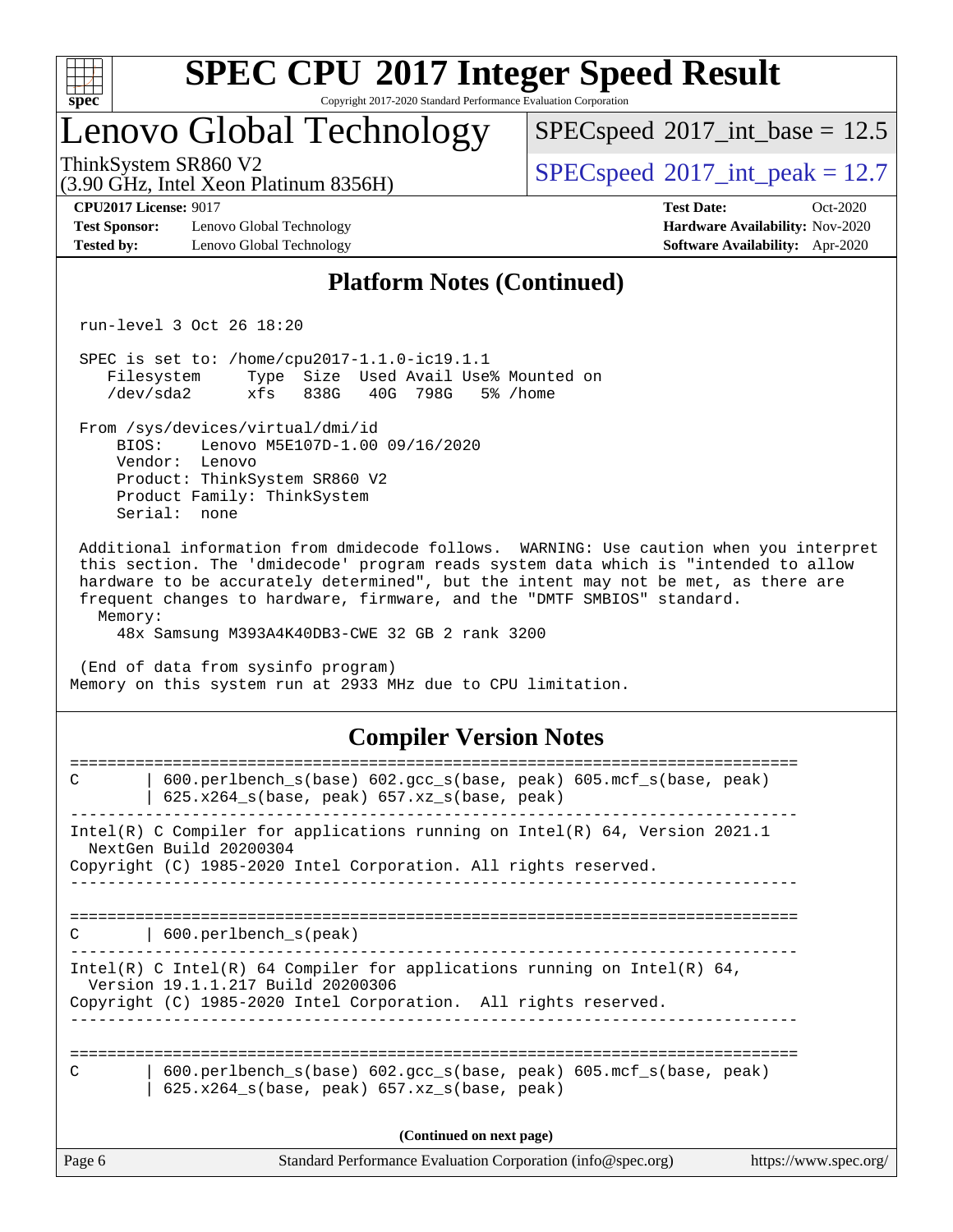

Copyright 2017-2020 Standard Performance Evaluation Corporation

## Lenovo Global Technology

 $SPEC speed$ <sup>®</sup> $2017$ \_int\_base = 12.5

(3.90 GHz, Intel Xeon Platinum 8356H)

ThinkSystem SR860 V2<br>  $\begin{array}{c}\n\text{SPEC speed} \textcircled{2017\_int\_peak} = 12.7 \\
\text{SPEC speed} \textcircled{2017\_int\_peak}\n\end{array}$ 

**[Test Sponsor:](http://www.spec.org/auto/cpu2017/Docs/result-fields.html#TestSponsor)** Lenovo Global Technology **[Hardware Availability:](http://www.spec.org/auto/cpu2017/Docs/result-fields.html#HardwareAvailability)** Nov-2020 **[Tested by:](http://www.spec.org/auto/cpu2017/Docs/result-fields.html#Testedby)** Lenovo Global Technology **[Software Availability:](http://www.spec.org/auto/cpu2017/Docs/result-fields.html#SoftwareAvailability)** Apr-2020

**[CPU2017 License:](http://www.spec.org/auto/cpu2017/Docs/result-fields.html#CPU2017License)** 9017 **[Test Date:](http://www.spec.org/auto/cpu2017/Docs/result-fields.html#TestDate)** Oct-2020

#### **[Compiler Version Notes \(Continued\)](http://www.spec.org/auto/cpu2017/Docs/result-fields.html#CompilerVersionNotes)**

## **[Base Compiler Invocation](http://www.spec.org/auto/cpu2017/Docs/result-fields.html#BaseCompilerInvocation)**

[C benchmarks](http://www.spec.org/auto/cpu2017/Docs/result-fields.html#Cbenchmarks): [icc](http://www.spec.org/cpu2017/results/res2020q4/cpu2017-20201026-24274.flags.html#user_CCbase_intel_icc_66fc1ee009f7361af1fbd72ca7dcefbb700085f36577c54f309893dd4ec40d12360134090235512931783d35fd58c0460139e722d5067c5574d8eaf2b3e37e92)

[C++ benchmarks:](http://www.spec.org/auto/cpu2017/Docs/result-fields.html#CXXbenchmarks) [icpc](http://www.spec.org/cpu2017/results/res2020q4/cpu2017-20201026-24274.flags.html#user_CXXbase_intel_icpc_c510b6838c7f56d33e37e94d029a35b4a7bccf4766a728ee175e80a419847e808290a9b78be685c44ab727ea267ec2f070ec5dc83b407c0218cded6866a35d07)

[Fortran benchmarks](http://www.spec.org/auto/cpu2017/Docs/result-fields.html#Fortranbenchmarks): [ifort](http://www.spec.org/cpu2017/results/res2020q4/cpu2017-20201026-24274.flags.html#user_FCbase_intel_ifort_8111460550e3ca792625aed983ce982f94888b8b503583aa7ba2b8303487b4d8a21a13e7191a45c5fd58ff318f48f9492884d4413fa793fd88dd292cad7027ca)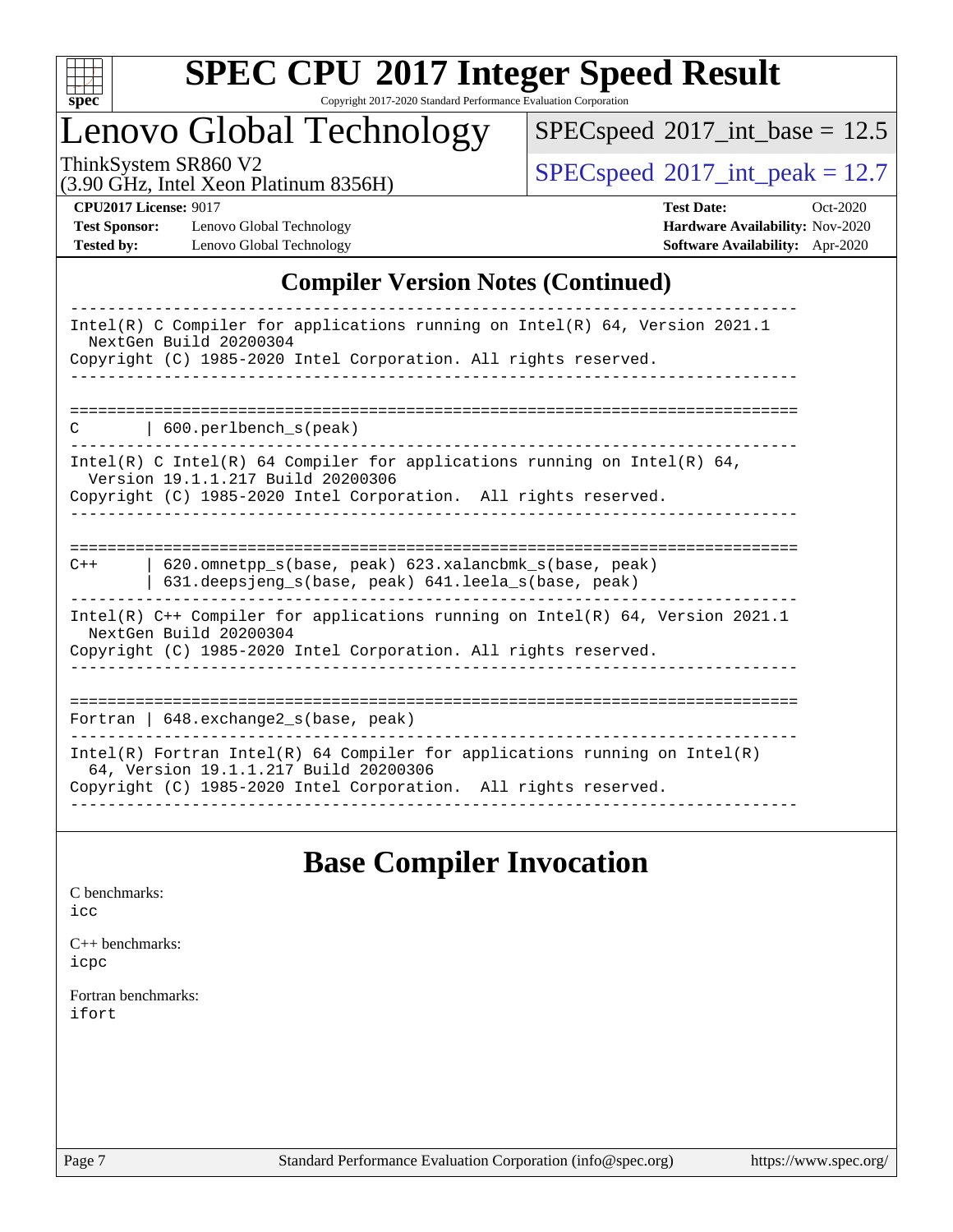

## Lenovo Global Technology

(3.90 GHz, Intel Xeon Platinum 8356H)

 $SPECspeed^{\circ}2017\_int\_base = 12.5$  $SPECspeed^{\circ}2017\_int\_base = 12.5$ 

ThinkSystem SR860 V2  $\begin{array}{|l|l|}\n\hline\n\text{SPEC speed} \textdegree 2017\_int\_peak = 12.7\n\end{array}$ 

**[CPU2017 License:](http://www.spec.org/auto/cpu2017/Docs/result-fields.html#CPU2017License)** 9017 **[Test Date:](http://www.spec.org/auto/cpu2017/Docs/result-fields.html#TestDate)** Oct-2020

**[Test Sponsor:](http://www.spec.org/auto/cpu2017/Docs/result-fields.html#TestSponsor)** Lenovo Global Technology **[Hardware Availability:](http://www.spec.org/auto/cpu2017/Docs/result-fields.html#HardwareAvailability)** Nov-2020 **[Tested by:](http://www.spec.org/auto/cpu2017/Docs/result-fields.html#Testedby)** Lenovo Global Technology **[Software Availability:](http://www.spec.org/auto/cpu2017/Docs/result-fields.html#SoftwareAvailability)** Apr-2020

## **[Base Portability Flags](http://www.spec.org/auto/cpu2017/Docs/result-fields.html#BasePortabilityFlags)**

 600.perlbench\_s: [-DSPEC\\_LP64](http://www.spec.org/cpu2017/results/res2020q4/cpu2017-20201026-24274.flags.html#b600.perlbench_s_basePORTABILITY_DSPEC_LP64) [-DSPEC\\_LINUX\\_X64](http://www.spec.org/cpu2017/results/res2020q4/cpu2017-20201026-24274.flags.html#b600.perlbench_s_baseCPORTABILITY_DSPEC_LINUX_X64)  $602.\text{gcc}\$ s:  $-DSPEC$  LP64 605.mcf\_s: [-DSPEC\\_LP64](http://www.spec.org/cpu2017/results/res2020q4/cpu2017-20201026-24274.flags.html#suite_basePORTABILITY605_mcf_s_DSPEC_LP64) 620.omnetpp\_s: [-DSPEC\\_LP64](http://www.spec.org/cpu2017/results/res2020q4/cpu2017-20201026-24274.flags.html#suite_basePORTABILITY620_omnetpp_s_DSPEC_LP64) 623.xalancbmk\_s: [-DSPEC\\_LP64](http://www.spec.org/cpu2017/results/res2020q4/cpu2017-20201026-24274.flags.html#suite_basePORTABILITY623_xalancbmk_s_DSPEC_LP64) [-DSPEC\\_LINUX](http://www.spec.org/cpu2017/results/res2020q4/cpu2017-20201026-24274.flags.html#b623.xalancbmk_s_baseCXXPORTABILITY_DSPEC_LINUX) 625.x264\_s: [-DSPEC\\_LP64](http://www.spec.org/cpu2017/results/res2020q4/cpu2017-20201026-24274.flags.html#suite_basePORTABILITY625_x264_s_DSPEC_LP64) 631.deepsjeng\_s: [-DSPEC\\_LP64](http://www.spec.org/cpu2017/results/res2020q4/cpu2017-20201026-24274.flags.html#suite_basePORTABILITY631_deepsjeng_s_DSPEC_LP64) 641.leela\_s: [-DSPEC\\_LP64](http://www.spec.org/cpu2017/results/res2020q4/cpu2017-20201026-24274.flags.html#suite_basePORTABILITY641_leela_s_DSPEC_LP64) 648.exchange2\_s: [-DSPEC\\_LP64](http://www.spec.org/cpu2017/results/res2020q4/cpu2017-20201026-24274.flags.html#suite_basePORTABILITY648_exchange2_s_DSPEC_LP64) 657.xz\_s: [-DSPEC\\_LP64](http://www.spec.org/cpu2017/results/res2020q4/cpu2017-20201026-24274.flags.html#suite_basePORTABILITY657_xz_s_DSPEC_LP64)

## **[Base Optimization Flags](http://www.spec.org/auto/cpu2017/Docs/result-fields.html#BaseOptimizationFlags)**

#### [C benchmarks](http://www.spec.org/auto/cpu2017/Docs/result-fields.html#Cbenchmarks):

```
-m64 -qnextgen -std=c11
-Wl,-plugin-opt=-x86-branches-within-32B-boundaries -Wl,-z,muldefs
-xCORE-AVX512 -O3 -ffast-math -flto -mfpmath=sse -funroll-loops
-fuse-ld=gold -qopt-mem-layout-trans=4 -fopenmp -DSPEC_OPENMP
-L/usr/local/jemalloc64-5.0.1/lib -ljemalloc
```
#### [C++ benchmarks:](http://www.spec.org/auto/cpu2017/Docs/result-fields.html#CXXbenchmarks)

```
-m64 -qnextgen -Wl,-plugin-opt=-x86-branches-within-32B-boundaries
-Wl,-z,muldefs -xCORE-AVX512 -O3 -ffast-math -flto -mfpmath=sse
-funroll-loops -fuse-ld=gold -qopt-mem-layout-trans=4
-L/usr/local/IntelCompiler19/compilers_and_libraries_2020.1.217/linux/compiler/lib/intel64_lin
-lqkmalloc
```
#### [Fortran benchmarks:](http://www.spec.org/auto/cpu2017/Docs/result-fields.html#Fortranbenchmarks)

```
-m64 -Wl,-plugin-opt=-x86-branches-within-32B-boundaries -xCORE-AVX512
-O3 -ipo -no-prec-div -qopt-mem-layout-trans=4
-nostandard-realloc-lhs -align array32byte
-mbranches-within-32B-boundaries
```
## **[Peak Compiler Invocation](http://www.spec.org/auto/cpu2017/Docs/result-fields.html#PeakCompilerInvocation)**

[C benchmarks](http://www.spec.org/auto/cpu2017/Docs/result-fields.html#Cbenchmarks): [icc](http://www.spec.org/cpu2017/results/res2020q4/cpu2017-20201026-24274.flags.html#user_CCpeak_intel_icc_66fc1ee009f7361af1fbd72ca7dcefbb700085f36577c54f309893dd4ec40d12360134090235512931783d35fd58c0460139e722d5067c5574d8eaf2b3e37e92)

[C++ benchmarks:](http://www.spec.org/auto/cpu2017/Docs/result-fields.html#CXXbenchmarks) [icpc](http://www.spec.org/cpu2017/results/res2020q4/cpu2017-20201026-24274.flags.html#user_CXXpeak_intel_icpc_c510b6838c7f56d33e37e94d029a35b4a7bccf4766a728ee175e80a419847e808290a9b78be685c44ab727ea267ec2f070ec5dc83b407c0218cded6866a35d07)

**(Continued on next page)**

Page 8 Standard Performance Evaluation Corporation [\(info@spec.org\)](mailto:info@spec.org) <https://www.spec.org/>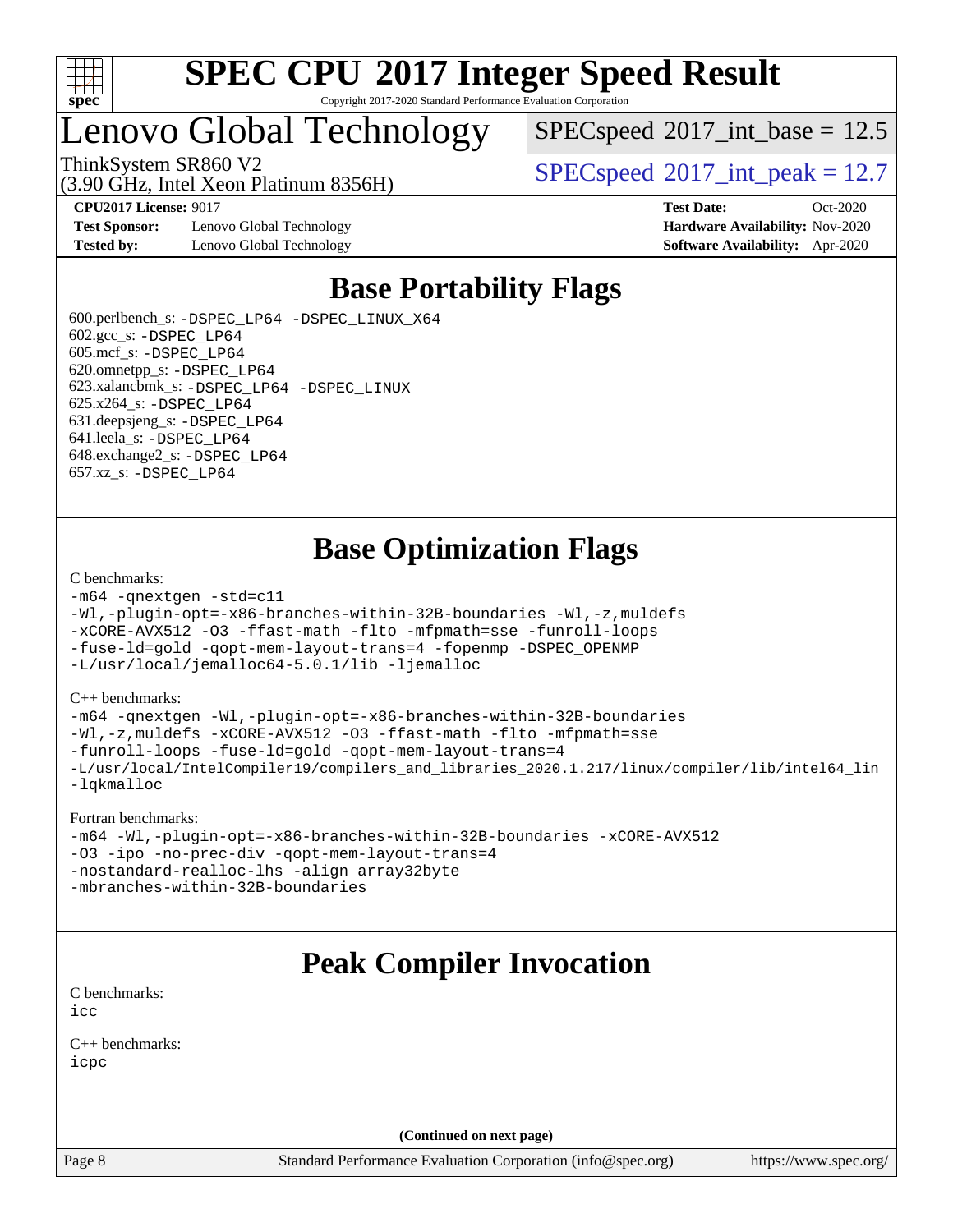

## Lenovo Global Technology

 $SPECspeed^{\circ}2017\_int\_base = 12.5$  $SPECspeed^{\circ}2017\_int\_base = 12.5$ 

(3.90 GHz, Intel Xeon Platinum 8356H)

ThinkSystem SR860 V2  $\begin{array}{|l|l|}\n\hline\n\text{SPEC speed} \textdegree 2017\_int\_peak = 12.7\n\end{array}$ 

**[Test Sponsor:](http://www.spec.org/auto/cpu2017/Docs/result-fields.html#TestSponsor)** Lenovo Global Technology **[Hardware Availability:](http://www.spec.org/auto/cpu2017/Docs/result-fields.html#HardwareAvailability)** Nov-2020 **[Tested by:](http://www.spec.org/auto/cpu2017/Docs/result-fields.html#Testedby)** Lenovo Global Technology **[Software Availability:](http://www.spec.org/auto/cpu2017/Docs/result-fields.html#SoftwareAvailability)** Apr-2020

**[CPU2017 License:](http://www.spec.org/auto/cpu2017/Docs/result-fields.html#CPU2017License)** 9017 **[Test Date:](http://www.spec.org/auto/cpu2017/Docs/result-fields.html#TestDate)** Oct-2020

## **[Peak Compiler Invocation \(Continued\)](http://www.spec.org/auto/cpu2017/Docs/result-fields.html#PeakCompilerInvocation)**

[Fortran benchmarks](http://www.spec.org/auto/cpu2017/Docs/result-fields.html#Fortranbenchmarks):

[ifort](http://www.spec.org/cpu2017/results/res2020q4/cpu2017-20201026-24274.flags.html#user_FCpeak_intel_ifort_8111460550e3ca792625aed983ce982f94888b8b503583aa7ba2b8303487b4d8a21a13e7191a45c5fd58ff318f48f9492884d4413fa793fd88dd292cad7027ca)

## **[Peak Portability Flags](http://www.spec.org/auto/cpu2017/Docs/result-fields.html#PeakPortabilityFlags)**

 600.perlbench\_s: [-DSPEC\\_LP64](http://www.spec.org/cpu2017/results/res2020q4/cpu2017-20201026-24274.flags.html#b600.perlbench_s_peakPORTABILITY_DSPEC_LP64) [-DSPEC\\_LINUX\\_X64](http://www.spec.org/cpu2017/results/res2020q4/cpu2017-20201026-24274.flags.html#b600.perlbench_s_peakCPORTABILITY_DSPEC_LINUX_X64) 602.gcc\_s: [-DSPEC\\_LP64](http://www.spec.org/cpu2017/results/res2020q4/cpu2017-20201026-24274.flags.html#suite_peakCCLD602_gcc_s_DSPEC_LP64)(\*) [-DSPEC\\_LP64](http://www.spec.org/cpu2017/results/res2020q4/cpu2017-20201026-24274.flags.html#suite_peakPORTABILITY602_gcc_s_DSPEC_LP64) 605.mcf\_s: [-DSPEC\\_LP64](http://www.spec.org/cpu2017/results/res2020q4/cpu2017-20201026-24274.flags.html#suite_peakPORTABILITY605_mcf_s_DSPEC_LP64) 620.omnetpp\_s: [-DSPEC\\_LP64](http://www.spec.org/cpu2017/results/res2020q4/cpu2017-20201026-24274.flags.html#suite_peakPORTABILITY620_omnetpp_s_DSPEC_LP64) 623.xalancbmk\_s: [-DSPEC\\_LP64](http://www.spec.org/cpu2017/results/res2020q4/cpu2017-20201026-24274.flags.html#suite_peakPORTABILITY623_xalancbmk_s_DSPEC_LP64) [-DSPEC\\_LINUX](http://www.spec.org/cpu2017/results/res2020q4/cpu2017-20201026-24274.flags.html#b623.xalancbmk_s_peakCXXPORTABILITY_DSPEC_LINUX) 625.x264\_s: [-DSPEC\\_LP64](http://www.spec.org/cpu2017/results/res2020q4/cpu2017-20201026-24274.flags.html#suite_peakPORTABILITY625_x264_s_DSPEC_LP64) 631.deepsjeng\_s: [-DSPEC\\_LP64](http://www.spec.org/cpu2017/results/res2020q4/cpu2017-20201026-24274.flags.html#suite_peakPORTABILITY631_deepsjeng_s_DSPEC_LP64) 641.leela\_s: [-DSPEC\\_LP64](http://www.spec.org/cpu2017/results/res2020q4/cpu2017-20201026-24274.flags.html#suite_peakPORTABILITY641_leela_s_DSPEC_LP64) 648.exchange2\_s: [-DSPEC\\_LP64](http://www.spec.org/cpu2017/results/res2020q4/cpu2017-20201026-24274.flags.html#suite_peakPORTABILITY648_exchange2_s_DSPEC_LP64) 657.xz\_s: [-DSPEC\\_LP64](http://www.spec.org/cpu2017/results/res2020q4/cpu2017-20201026-24274.flags.html#suite_peakPORTABILITY657_xz_s_DSPEC_LP64)

(\*) Indicates a portability flag that was found in a non-portability variable.

## **[Peak Optimization Flags](http://www.spec.org/auto/cpu2017/Docs/result-fields.html#PeakOptimizationFlags)**

[C benchmarks](http://www.spec.org/auto/cpu2017/Docs/result-fields.html#Cbenchmarks):

```
 600.perlbench_s: -Wl,-z,muldefs -prof-gen(pass 1) -prof-use(pass 2)
-xCORE-AVX512 -ipo -O3 -no-prec-div
-qopt-mem-layout-trans=4 -fno-strict-overflow
-mbranches-within-32B-boundaries
-L/usr/local/jemalloc64-5.0.1/lib -ljemalloc
```
 602.gcc\_s: [-m64](http://www.spec.org/cpu2017/results/res2020q4/cpu2017-20201026-24274.flags.html#user_peakCCLD602_gcc_s_m64-icc) [-qnextgen](http://www.spec.org/cpu2017/results/res2020q4/cpu2017-20201026-24274.flags.html#user_peakCCLD602_gcc_s_f-qnextgen) [-std=c11](http://www.spec.org/cpu2017/results/res2020q4/cpu2017-20201026-24274.flags.html#user_peakCCLD602_gcc_s_std-icc-std_0e1c27790398a4642dfca32ffe6c27b5796f9c2d2676156f2e42c9c44eaad0c049b1cdb667a270c34d979996257aeb8fc440bfb01818dbc9357bd9d174cb8524) [-fuse-ld=gold](http://www.spec.org/cpu2017/results/res2020q4/cpu2017-20201026-24274.flags.html#user_peakCCLD602_gcc_s_f-fuse-ld_920b3586e2b8c6e0748b9c84fa9b744736ba725a32cab14ad8f3d4ad28eecb2f59d1144823d2e17006539a88734fe1fc08fc3035f7676166309105a78aaabc32) [-Wl,-plugin-opt=-x86-branches-within-32B-boundaries](http://www.spec.org/cpu2017/results/res2020q4/cpu2017-20201026-24274.flags.html#user_peakLDFLAGS602_gcc_s_f-x86-branches-within-32B-boundaries_0098b4e4317ae60947b7b728078a624952a08ac37a3c797dfb4ffeb399e0c61a9dd0f2f44ce917e9361fb9076ccb15e7824594512dd315205382d84209e912f3) [-Wl,-z,muldefs](http://www.spec.org/cpu2017/results/res2020q4/cpu2017-20201026-24274.flags.html#user_peakEXTRA_LDFLAGS602_gcc_s_link_force_multiple1_b4cbdb97b34bdee9ceefcfe54f4c8ea74255f0b02a4b23e853cdb0e18eb4525ac79b5a88067c842dd0ee6996c24547a27a4b99331201badda8798ef8a743f577) [-fprofile-generate](http://www.spec.org/cpu2017/results/res2020q4/cpu2017-20201026-24274.flags.html#user_peakPASS1_CFLAGSPASS1_LDFLAGS602_gcc_s_fprofile-generate)(pass 1) [-fprofile-use=default.profdata](http://www.spec.org/cpu2017/results/res2020q4/cpu2017-20201026-24274.flags.html#user_peakPASS2_CFLAGSPASS2_LDFLAGS602_gcc_s_fprofile-use_56aeee182b92ec249f9670f17c9b8e7d83fe2d25538e35a2cf64c434b579a2235a8b8fc66ef5678d24461366bbab9d486c870d8a72905233fc08e43eefe3cd80)(pass 2) [-xCORE-AVX512](http://www.spec.org/cpu2017/results/res2020q4/cpu2017-20201026-24274.flags.html#user_peakCOPTIMIZEPASS1_CFLAGSPASS1_LDFLAGS602_gcc_s_f-xCORE-AVX512) [-flto](http://www.spec.org/cpu2017/results/res2020q4/cpu2017-20201026-24274.flags.html#user_peakCOPTIMIZEPASS1_CFLAGSPASS1_LDFLAGS602_gcc_s_f-flto) [-Ofast](http://www.spec.org/cpu2017/results/res2020q4/cpu2017-20201026-24274.flags.html#user_peakPASS1_CFLAGSPASS1_LDFLAGS602_gcc_s_f-Ofast)(pass 1) [-O3](http://www.spec.org/cpu2017/results/res2020q4/cpu2017-20201026-24274.flags.html#user_peakCOPTIMIZE602_gcc_s_f-O3) [-ffast-math](http://www.spec.org/cpu2017/results/res2020q4/cpu2017-20201026-24274.flags.html#user_peakCOPTIMIZE602_gcc_s_f-ffast-math) [-qopt-mem-layout-trans=4](http://www.spec.org/cpu2017/results/res2020q4/cpu2017-20201026-24274.flags.html#user_peakCOPTIMIZE602_gcc_s_f-qopt-mem-layout-trans_fa39e755916c150a61361b7846f310bcdf6f04e385ef281cadf3647acec3f0ae266d1a1d22d972a7087a248fd4e6ca390a3634700869573d231a252c784941a8) [-L/usr/local/jemalloc64-5.0.1/lib](http://www.spec.org/cpu2017/results/res2020q4/cpu2017-20201026-24274.flags.html#user_peakEXTRA_LIBS602_gcc_s_jemalloc_link_path64_1_cc289568b1a6c0fd3b62c91b824c27fcb5af5e8098e6ad028160d21144ef1b8aef3170d2acf0bee98a8da324cfe4f67d0a3d0c4cc4673d993d694dc2a0df248b) [-ljemalloc](http://www.spec.org/cpu2017/results/res2020q4/cpu2017-20201026-24274.flags.html#user_peakEXTRA_LIBS602_gcc_s_jemalloc_link_lib_d1249b907c500fa1c0672f44f562e3d0f79738ae9e3c4a9c376d49f265a04b9c99b167ecedbf6711b3085be911c67ff61f150a17b3472be731631ba4d0471706)

 $605.\text{mcf}\text{ s}:$  basepeak = yes

```
 625.x264_s: -m64 -qnextgen -std=c11
-Wl,-plugin-opt=-x86-branches-within-32B-boundaries
-Wl,-z,muldefs -xCORE-AVX512 -flto -O3 -ffast-math
-fuse-ld=gold -qopt-mem-layout-trans=4 -fno-alias
-L/usr/local/jemalloc64-5.0.1/lib -ljemalloc
```
**(Continued on next page)**

Page 9 Standard Performance Evaluation Corporation [\(info@spec.org\)](mailto:info@spec.org) <https://www.spec.org/>